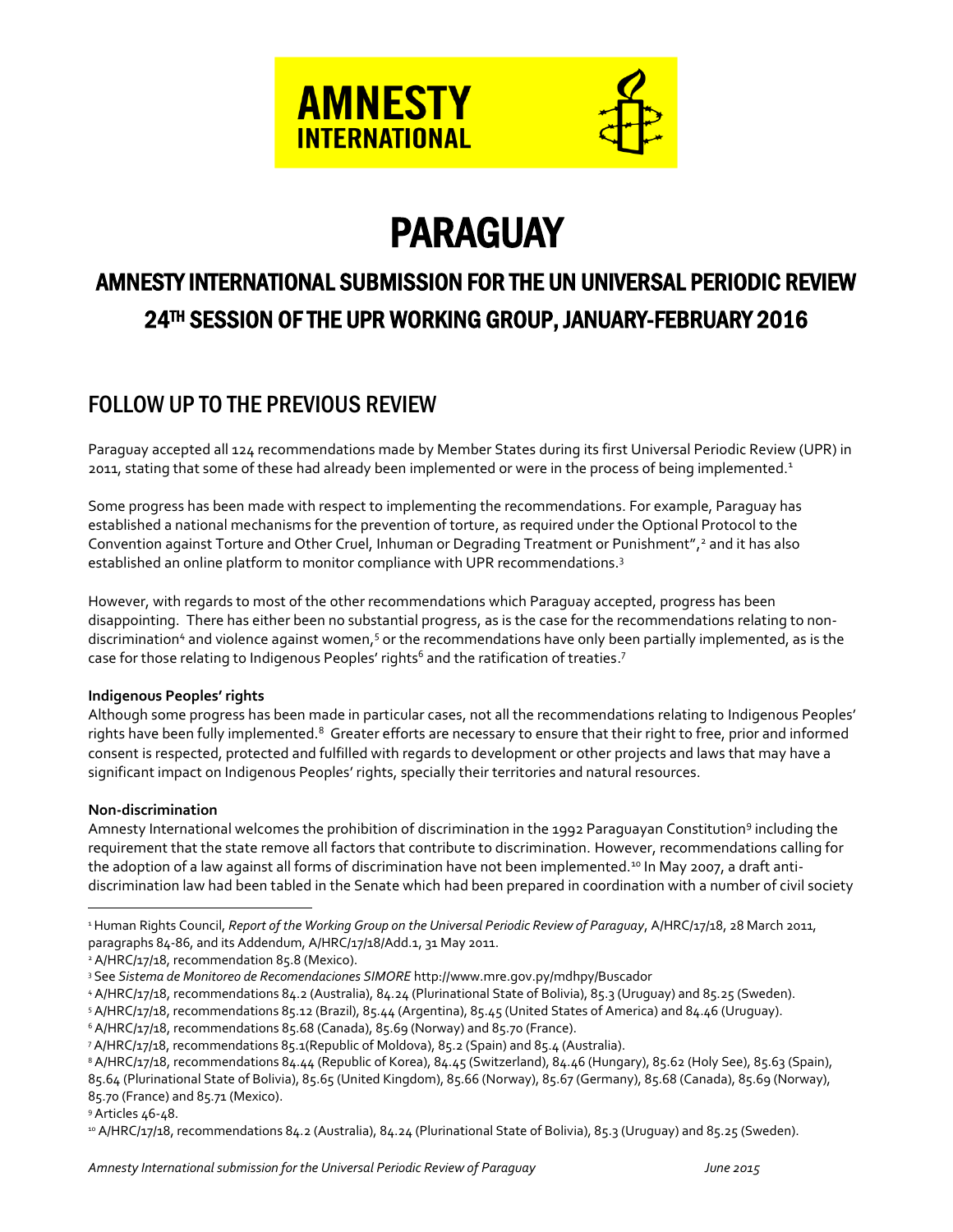organizations and which defined what constitutes discrimination in line with international human rights standards; however, the draft law was discussed and rejected in November 2014.<sup>11</sup>

#### **Women and girls' rights, including sexual and reproductive rights**

Although all recommendations to uphold the rights of women and girls and to protect them from violence were accepted,<sup>12</sup> legislation to prevent and punish violence against women is still being discussed in the Deputy Chamber and has yet to be passed.<sup>13</sup> In addition, recommendations calling for a reduction in maternal mortality rates and for the introduction of measures to safeguard women's universal right to life and health through the provision of safe and legal abortion, have yet to be implemented.<sup>14</sup>

#### **Prevention of torture and other ill-treatment and enforced disappearances**

A national mechanism to prevent torture was established in April 2011<sup>15</sup> as recommended during Paraguay's previous UPR.<sup>16</sup> However, Amnesty International is concerned that legal reforms have yet to be undertaken in order to ensure that the definitions of torture and enforced disappearance in Paraguay's national legal framework comply with international human rights law. In addition, allegations of torture and other ill-treatment are not thoroughly investigated, allowing impunity to prevail.<sup>17</sup>

## THE NATIONAL HUMAN RIGHTS FRAMEWORK

#### **Ratification of treaties**

 $\overline{a}$ 

Although Paraguay supported recommendations to ratify the Optional Protocol to the International Covenant on Economic, Social and Cultural Rights, to date there has been no discussion on this matter in Congress.<sup>18</sup> Furthermore, a bill on the ratification of the Rome Statute of the International Criminal Court is still pending before the Congress.<sup>19</sup>

#### **Women and girls' rights, including sexual and reproductive rights**

Abortion is criminalized on all counts, except when the life of the woman or girl is at risk.<sup>20</sup> However, abortion is not permitted under any other circumstances – including where the pregnancy is the result of rape or incest, when the foetus is not viable or when the health of the woman or girl is at risk. Women and girls who undergo an abortion, as well as anyone carrying out the procedure, face imprisonment. Sentences range from two to eight years.<sup>21</sup>

21 Article 109 of the Criminal Code.

<sup>&</sup>lt;sup>11</sup> Draft law 74805, se[e http://sil2py.senado.gov.py/formulario/VerDetalleTramitacion.pmf?q=VerDetalleTramitacion%2F1163](http://sil2py.senado.gov.py/formulario/VerDetalleTramitacion.pmf?q=VerDetalleTramitacion%2F1163)

<sup>&</sup>lt;sup>12</sup> A/HRC/17/18, recommendations 85.12 (Brazil), 85.44 (Argentina), 85.45 (United States of America) and 84.46 (Uruguay). <sup>13</sup> Bill D-1533287, submitted to Deputy Chamber on 4 March 2015, Law of integral protection against all form of violence *(Ley de protección integral a las mujeres, contra toda forma de violencia).* On 9 June, there was a public audience in which civil society organizations commented on the project.

 $14$  A/HRC/17/18, recommendations 85.58 (Slovenia) and 86.4 (Norway).

<sup>&</sup>lt;sup>15</sup> Law Nº 4288, which established a national mechanism on the prevention of torture and other inhuman, cruel and degrading treatments *(Del mecanismo nacional de prevencion contra la tortura y otros tratos o penas crueles e inhumanas o degradantes),* was published on 27 April 2011.

<sup>&</sup>lt;sup>16</sup> A/HRC/17/18, recommendation 85.8 (Mexico).

<sup>17</sup> A/HRC/17/18, recommendations 85.5 (Peru), 85.28 (Slovakia), 85.29 (United States of America), 85.30 (Republic of Korea), 85.31 (Switzerland), 85.32 (Japan), and 85.33 (Costa Rica).

<sup>18</sup> A/HRC/17/18, recommendations 85.1 (Republic of Moldova) and 85.2 (Spain).

<sup>19</sup> A/HRC/17/18, recommendation 85.4 (Australia). Bill S-213991 to implement the Rome Statute for the International Criminal Court is pending before the Legislation, Codification, Justice and Work Commission in the Paraguay Senate [*Proyecto S-213991 de Ley de Implementación del Estatuto de Roma de la Corte Penal Internacional, Comisión de Legislación, Codificación, Justicia y Trabajo, Cámara de Senadores*].

<sup>20</sup> Article 109 (4) of the Criminal Code "Direct death as a result of the necessary delivery. Any intervention that results in the indirect death of the foetus during the delivery is not illegal if this is needed and unavoidable to protect the life of the mother, according to the knowledge and medical expertise" (unofficial translation) ["*No obra antijurídicamente el que produjera indirectamente la muerte de un feto, si esto, según los conocimientos y las experiencias del arte médico, fuera necesario para proteger de un peligro serio la vida de la madre*"].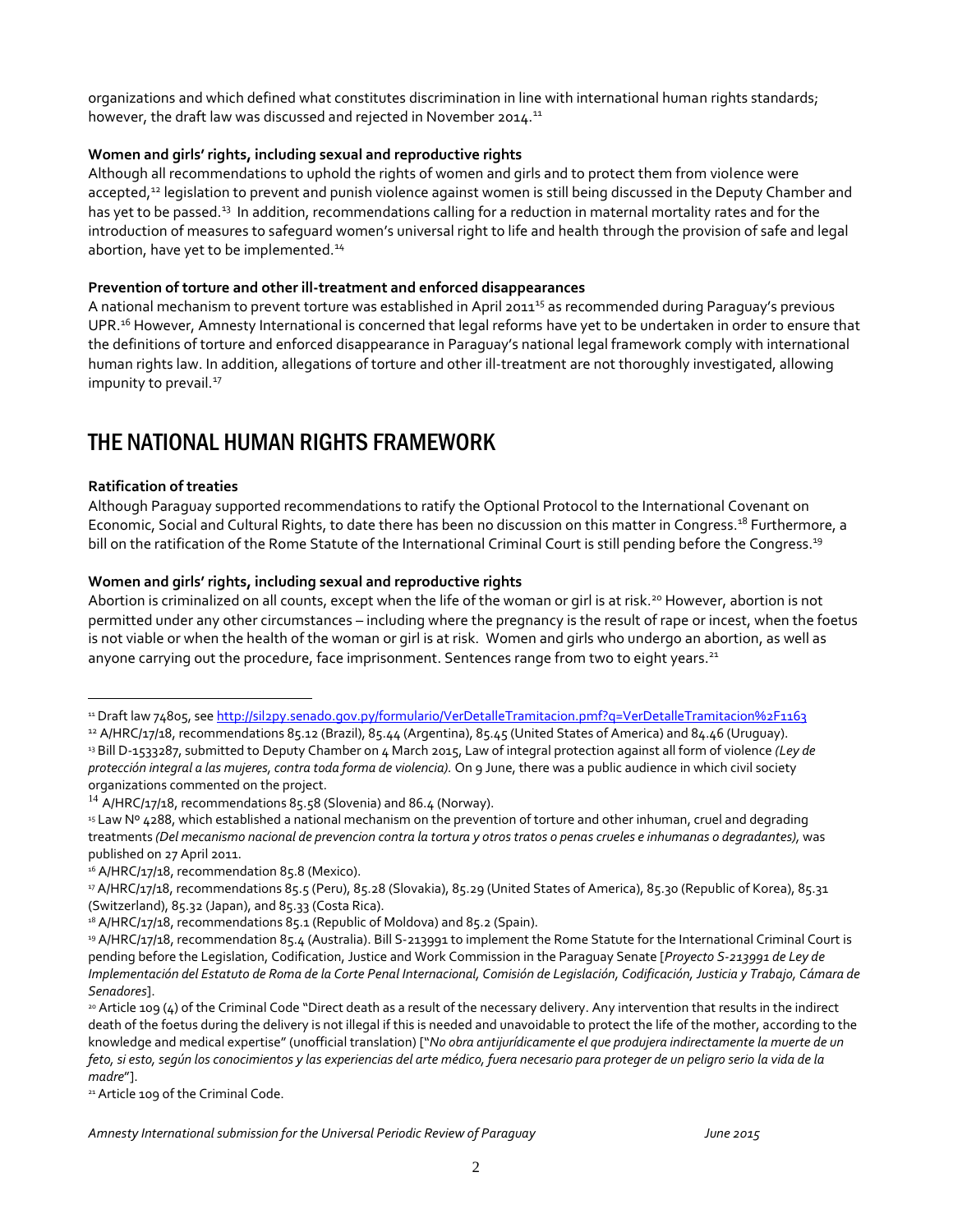#### **Indigenous Peoples' rights**

Paraguay's national legal framework for the protection of Indigenous Peoples is enshrined in the Statute of Indigenous Communities (Estatuto de las comunidades indígenas, Law 904/81),<sup>22</sup> passed in 1981 and amended in 1996.<sup>23</sup> The culture and land of Indigenous Peoples is further protected under the 1992 Constitution.<sup>24</sup> However, these entitlements are yet to be translated into comprehensive policies to protect the rights of Indigenous Peoples and to address the structural discrimination they face.

UN treaty bodies have repeatedly expressed concern about the absence of a mechanism to allow Indigenous communities to claim their land and the lack of legislation to guarantee their right to free, prior and informed consent with respect to projects and laws that have a significant impact on Indigenous Peoples' rights, specially their territories and natural resources. 25

## THE HUMAN RIGHTS SITUATION ON THE GROUND

#### **Indigenous Peoples**

 $\overline{a}$ 

Some progress has been made in the restitution of land belonging to the **Sawhoyamaxa** and **Yakye Axa** communities, but further steps are needed to legally transfer ownership of the land.<sup>26</sup> In both cases, the Inter-American Court of Human Rights ordered Paraguay to return their traditional land to the communities.<sup>27</sup>

For the **Sawhoyamaxa** community, an expropriation law was passed in June 2014; however, to date, despite the fact that the community is already living on the land, the transfer of title is still pending.<sup>28</sup> In April 2015, the community filed a complaint against the occupation of their land by employees of the landowner, who still has the title to the land.<sup>29</sup> At the time of writing, this complaint was still pending.

In the case of the **Yakye Axa** community, an agreement between the community and a landowner was reached in January 2012, but a road providing access to the lands is yet to be built.<sup>30</sup>

Concerns remain with respect to the lack of compliance with a decision by the Inter-American Court of Human Rights in August 2010 regarding the case of the **Xákmok Kásek** community.<sup>31</sup> An initial agreement was reached in 2014 with the

<sup>24</sup> Constitution, Chapter V, article 62

<sup>25</sup> Economic, Social and Cultural Rights Committee, Concluding Observations on Paraguay, E/C.12/PRY/CO/4, 20 March 2015, paragraph 6; Human Rights Committee, Concluding Observations on Paraguay, CCPR/C/PRY/CO/3, 29 April 2013, paragraph 27. <sup>26</sup> A/HRC/17/18 recommendations 85.68 (Canada), 85.69 (Norway), 85.70 (France).

<sup>22</sup> Art. 1 sets out a framework for the "…social and cultural preservation of Indigenous communities, defense of their heritage and traditions, improvement in their economic conditions, their effective participation in national development processes, and their access to a legal framework that guarantees their land ownership and other productive resources through equality of rights with other citizens" [unofficial translation]. "…*la preservación social y cultural de las comunidades indígenas, la defensa de su patrimonio y sus tradiciones, el mejoramiento de sus condiciones económicas, su efectiva participación en el proceso de desarrollo nacional y su acceso a un régimen jurídico que les garantice la propiedad de la tierra y otros recursos productivos en igualdad de derechos con los demás ciudadanos*." <sup>23</sup> Law Nº 919/96.

 $^{27}$  Case Sawhoyamaxa Indigenous Community Vs. Paraguay, judgment of 29 March 2006 and 27 Case Yakye Axa indigenous Community Vs. Paraguay, judgment of 17 June 2005.

<sup>28</sup> Amnesty International, *Paraguay: Celebrations as law will return ancestral land to indigenous community after two decades of destitution*, 11 June 2014, [https://www.amnesty.org/en/articles/news/2014/06/paraguay-celebrations-law-will-return-ancestral-land](https://www.amnesty.org/en/articles/news/2014/06/paraguay-celebrations-law-will-return-ancestral-land-indigenous-community-after-two-decades-des/)[indigenous-community-after-two-decades-des/](https://www.amnesty.org/en/articles/news/2014/06/paraguay-celebrations-law-will-return-ancestral-land-indigenous-community-after-two-decades-des/)

<sup>29</sup> See Tierraviva, *Indígenas de Sawhoyamaxa denunciarán a ganaderos por invader las tierras expropiadas para la comunidad*, 23 April 2015, [http://www.tierraviva.org.py/?noticia=indigenas-de-sawhoyamaxa-denunciaran-a-ganaderos-por-invadir-las-tierras](http://www.tierraviva.org.py/?noticia=indigenas-de-sawhoyamaxa-denunciaran-a-ganaderos-por-invadir-las-tierras-expropiadas-para-la-comunidad)[expropiadas-para-la-comunidad](http://www.tierraviva.org.py/?noticia=indigenas-de-sawhoyamaxa-denunciaran-a-ganaderos-por-invadir-las-tierras-expropiadas-para-la-comunidad)

<sup>&</sup>lt;sup>30</sup> Amnesty International, *Paraguay: Land dispute victory for displaced indigenous community*, 3 February 2012, <https://www.amnesty.org/en/articles/news/2012/02/paraguay-land-dispute-victory-displaced-indigenous-community/> ; and Amnesty International, *Paraguay: Submission to the UN Committee on Economic, Social and Cultural Rights, 54th session, 23 February- 6 March 2015* (Index: AMR 45/0001/2015).

<sup>31</sup> Case Xámok Kásek Indigenous Community Vs. Paraguay, judgment of 24 August 2010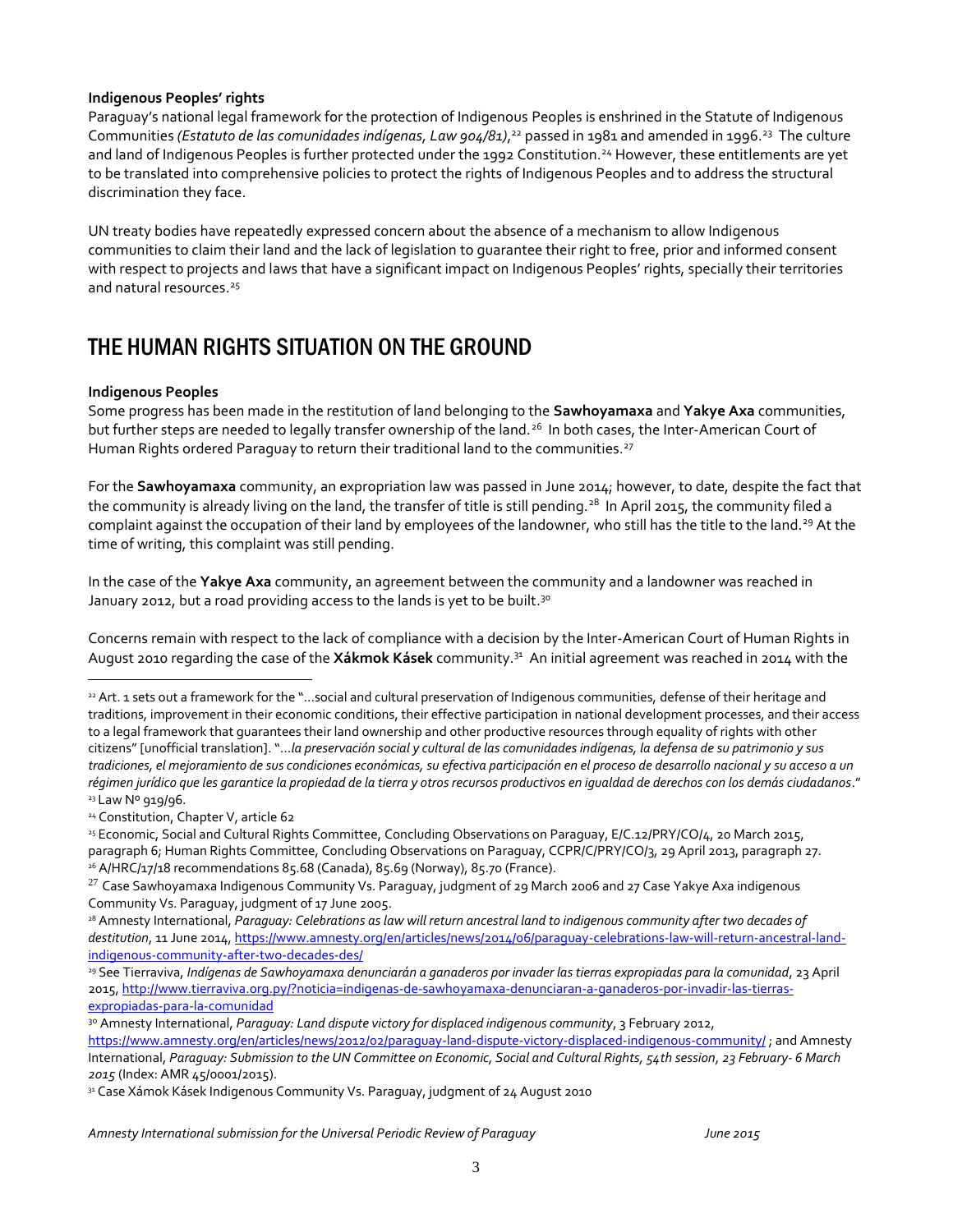company that owns the land. However, no funds have been made available by the State to buy the land and the agreement has yet to be implemented.<sup>32</sup>

Occupation of Indigenous Peoples' lands continues to be a concern. During an inspection in October 2014, the Ayoreo Totobiegosode Indigenous Peoples verified that the owner of the neighbouring estate was building a fence on land they claim as part of their traditional territory.<sup>33</sup> This particular piece of land was registered in 1997 as property of the Ayoreo Totobiegosode, in the department of Puerto Casado, Alto Paraguay, Chaco. In 2012, a licence was reportedly issued by the Ministry of Environment *(Secretaría del Ambiente, SEAM),* granting the company owning the neighbouring land the use of land that included part of the Ayoreo Totobiegosode property. This situation exposes the Jonoine–urasade, a subsection of the Ayoreo Totobiesgosode living in voluntary isolation, to serious risk. Unwanted contact, further deforestation and irreversible degradation of their natural environment put their livelihoods and cultural and physical survival at risk.

#### **Human rights defenders**

 $\overline{a}$ 

The work of human rights defenders has come under threat in recent months. Lawyers who represent the rights of Indigenous communities<sup>34</sup> and *campesino* people<sup>35</sup> have faced administrative measures *(sumarios administrativos o auditoria)* in carrying out their legitimate work. For example, a lawyer who represents an Indigenous community, is facing an investigation for criticizing a ruling by a judge in a judicial process regarding an expropriation law that benefits the community. Amnesty International is concerned that such actions could deter human rights defenders from conducting their legitimate work and may amount to reprisals.

#### **Women and girls' rights, including sexual and reproductive rights**

Maternal mortality in Paraguay is higher than the average in the region.<sup>36</sup> According to official national data the maternal mortality ratio (per 100,000 live births) was 117.4 in 2008, 125.3 in 2009, 100.8 in 2010 and 88.8 in 2011. One of the main causes of maternal mortality, according to the Ministry of Health, is the lack of access to safe abortion. Between 2006 and 2011, complications arising from the lack of access to safe abortion accounted for 26.65 percent of maternal deaths; the second cause after obstetric complications which accounted for 31.7 percent of maternal deaths. <sup>37</sup>

In January 2014, a National Plan on Sexual and Reproductive Health (*Plan Nacional de Salud Sexual y Reproductiva 2014 – 2018*) was published. Despite one of its objectives being the reduction of maternal mortality, the plan makes no reference to changing current legislation, which allows abortion only in cases of serious risk to the life of the woman or girl.

In April 2015, the case of a 10 year old girl who had allegedly been raped<sup>38</sup> by her stepfather and was pregnant as a result, drew national and international attention to the limited regulation of abortion in Paraguay and the risk to health and life associated with pregnancy in young girls.<sup>39</sup> The girl's 21-week pregnancy was detected on 21 April when she went to the hospital with her mother complaining of a stomach ache. She had been to at least four medical centres since January complaining of a stomach ache; however, the pregnancy had gone undetected.

<sup>35</sup> *Corte Suprema de Justicia de Paraguay*, Expediente NS:15.603. *Sumario Administrativo a los Abogados Guillermo Ferreiro Cristaldo, Vicente Cornelio Morales Benitez y Maria del Carmen Morales Benitez s/Presuntas irregularidades en el ejercicio de la profesión.* 36 UN Economic Commission for Latin America and the Caribbean,

<http://www.cepal.org/celade/noticias/paginas/6/47466/VickyCamacho.pdf>

<sup>37</sup> Ministry of Health Paraguay, *Indicadores Básicos de Salud*, 2010. See [http://www.mspbs.gov.py/v2/index.php.](http://www.mspbs.gov.py/v2/index.php) And <http://www.dgeec.gov.py/Publicaciones/Biblioteca/anuario2012/anuario%202012.pdf>

<sup>32</sup> See Tierraviva, *Indígenas de Xákmok Kásek anuncian cierres de ruta en el Chaco durante visita papal*, 2 June 2015, <http://www.tierraviva.org.py/?noticia=indigenas-de-xakmok-kasek-anuncian-cierres-de-ruta-en-el-chaco-durante-visita-papal>

<sup>33</sup> Amnesty International, *Indigenous Peoples' survival at Risk* (Index: AMR 45/010/2014).

<sup>34</sup> Amnesty International, Paraguay: Administrative inquiry against human rights defender in Paraguay is disproportionate, 15 April 2015, Index number: AMR 45/1476/2015[, https://www.amnesty.org/es/documents/amr45/1476/2015/en/](https://www.amnesty.org/es/documents/amr45/1476/2015/en/)

<sup>&</sup>lt;sup>38</sup> In Paraguay, article 135 of the Criminal Code typifies "sexual abuse" in cases of children under 14 year old and the sanction can go up to 10 years in prison.

<sup>39</sup> Amnesty International, *Paraguay: Life of a pregnant 10-year-old girl at risk* (Index: AMR 45/1554/2015) and Amnesty International, *Paraguay: Raped 10-year-old must be allowed an abortion*, press release, 29 April 2015.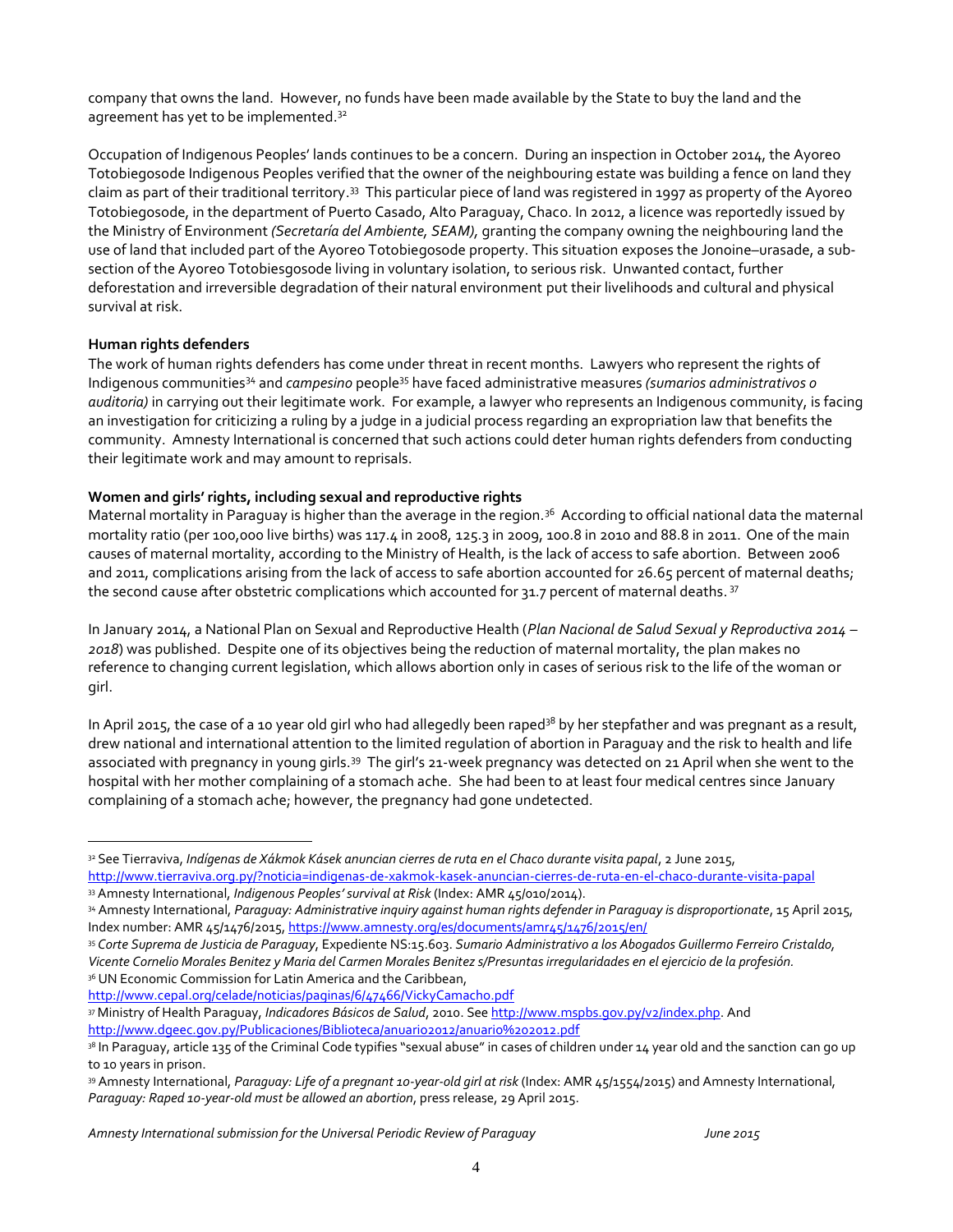UN experts, the European Parliament, the Inter-American Commission on Human Rights and other national and international organisations, all called on the authorities to take urgent measures to protect the life and health of the girl, by guaranteeing her access to all necessary health care, including the option of a safe abortion.<sup>40</sup> However, the Paraguayan authorities rejected the possibility of an abortion, arguing that the girl was in a stable health condition.<sup>41</sup> Paraguay subsequently rejected precautionary measures issued by the Inter-American Commission on Human Rights on  $8$  June 2015 to protect the life and integrity of the girl by ensuring all the available medical options. $\rm ^{42}$ 

An important measure to protect women and girls from dying following unsafe abortions is the resolution passed by the Ministry of Health in March 2012 which seeks to address the obstacles faced by women and girls who are admitted to hospitals for complications arising for unsafe abortions. The resolution establishes that health centres must admit and assist all women without discrimination and must respect their right to privacy.<sup>43</sup> The resolution established that a manual for health practitioners be established on how to treat women who have undergone unsafe abortions, including ensuring respect for rights of women and girls suffering complications arising from such abortions. <sup>44</sup> Concerns have been raised about the lack of publicity of the resolution which is limiting its value. Further, according to local NGOs there has been no adequate evaluation of its impact to date.<sup>45</sup>

Paraguay does not have a comprehensive policy on sexuality education. In 2011, the Ministry of Education and Culture stopped an attempt to introduce a framework to allow for such education in a move that was criticized by civil society organizations that had been involved in the development of the framework.<sup>46</sup>

#### **Administration of justice in the Curuguaty case**

Abuses committed by the security forces too often remain inadequately investigated. For example, the authorities have yet to ensure that independent and impartial investigations are carried out with respect to allegations of human rights abuses committed by the police in connection with the killing of 17 people – 11 peasants and six police officers – in the Curuguaty district of Paraguay's Canindeyú region in June 2012, following violent clashes in connection with land disputes. 47

During the incident, more than 300 police officers, many of them armed, confronted the approximately 70 peasants who had been occupying the land for many months.<sup>48</sup> In December 2012, the public prosecutor charged 14 peasants – including two minors – with several offences in connection with the violent clashes and the occupation of the land. The

- <http://www.oas.org/es/cidh/decisiones/pdf/2015/MC178-15-ES.pdf> and European Parliament, *Paraguay: the legal aspects related to the child pregnancy,* resolution of 11 June 2015 on Paraguay: legal aspects related to child pregnancy (2015/2733(RSP)) <http://www.europarl.europa.eu/sides/getDoc.do?pubRef=-//EP//NONSGML+TA+P8-TA-2015-0230+0+DOC+PDF+V0//EN> . See also,
- See Amnesty International, *Paraguay insiste en desconocer el drama de niña de diez años violada y embarazada* (Index: AMR 45/1695/205).

<sup>41</sup> Ministry of Health Paragua[y http://www.mspbs.gov.py/v3/nina-embarazada-gestacion-no-presenta-complicaciones/](http://www.mspbs.gov.py/v3/nina-embarazada-gestacion-no-presenta-complicaciones/) and Ministry of Foreign Affairs Paraguay http://www.mre.gov.py/v2/Noticia/2876/comunicado-de-prensa

<sup>43</sup> Resolution No.146, 8 March 2012.

 $\overline{a}$ 

<sup>40</sup> See United Nations, *Paraguay has failed to protect a 10-year old girl child who became pregnant after being raped*, 11 May 2015, <http://www.ohchr.org/EN/NewsEvents/Pages/DisplayNews.aspx?NewsID=15944&LangID=E> . See also Inter-America Commission on Human Rights, Precautionary Measures, MC 178/15 – Niña Mainumby, Paraguay, 8 June 2015,

<sup>42</sup> See Ministerio de Relaciones Exteriores, Comunicado de prensa, 11 June 2015, [http://www.mre.gov.py/v2/Noticia/2876/comunicado](http://www.mre.gov.py/v2/Noticia/2876/comunicado-de-prensa)[de-prensa](http://www.mre.gov.py/v2/Noticia/2876/comunicado-de-prensa)

<sup>44</sup> Manual for the humane treatment of women in a post abortion situation (*Normas de Atención Humanizada de Mujeres en situación de post aborto)* [http://www.cepep.org.py/archivos/Normas\\_atencion\\_human\\_pos\\_aborto.pdf](http://www.cepep.org.py/archivos/Normas_atencion_human_pos_aborto.pdf)

<sup>45</sup> Amnesty International interviews with local NGOs working on women's rights in Paraguay in November 2012.

<sup>46</sup> The Pedagogical Framework for Comprehensive Sexual Education (*Marco Rector Pedagógico para la Educación Integral de la Sexualidad*). See Ministry of Education and Culture of Paraguay, Resolution Nº 35.635, 21 September, 2011,

<sup>47</sup> The events led to the impeachment of former President Fernando Lugo after he was accused by the opposition of serious mismanagement of land disputes[. http://www.abc.com.py/nacionales/senado-destituyo-al-presidente-paraguayo-417440.html](http://www.abc.com.py/nacionales/senado-destituyo-al-presidente-paraguayo-417440.html) <sup>48</sup> The lack of clarity regarding ownership of the contested land goes back to the late 1960s, when the private company Campos Morombi SAC y A claimed to have bought if from another company. However, reports indicate that the land was donated to the Paraguay Army in the 1960s although the title was not registered. Since 2004 peasant communities living in the area requested that

the Paraguayan agrarian institute (*Instituto Nacional de Desarrollo Rural y de la Tierra*) transfer them those lands, which had allegedly been abandoned for years.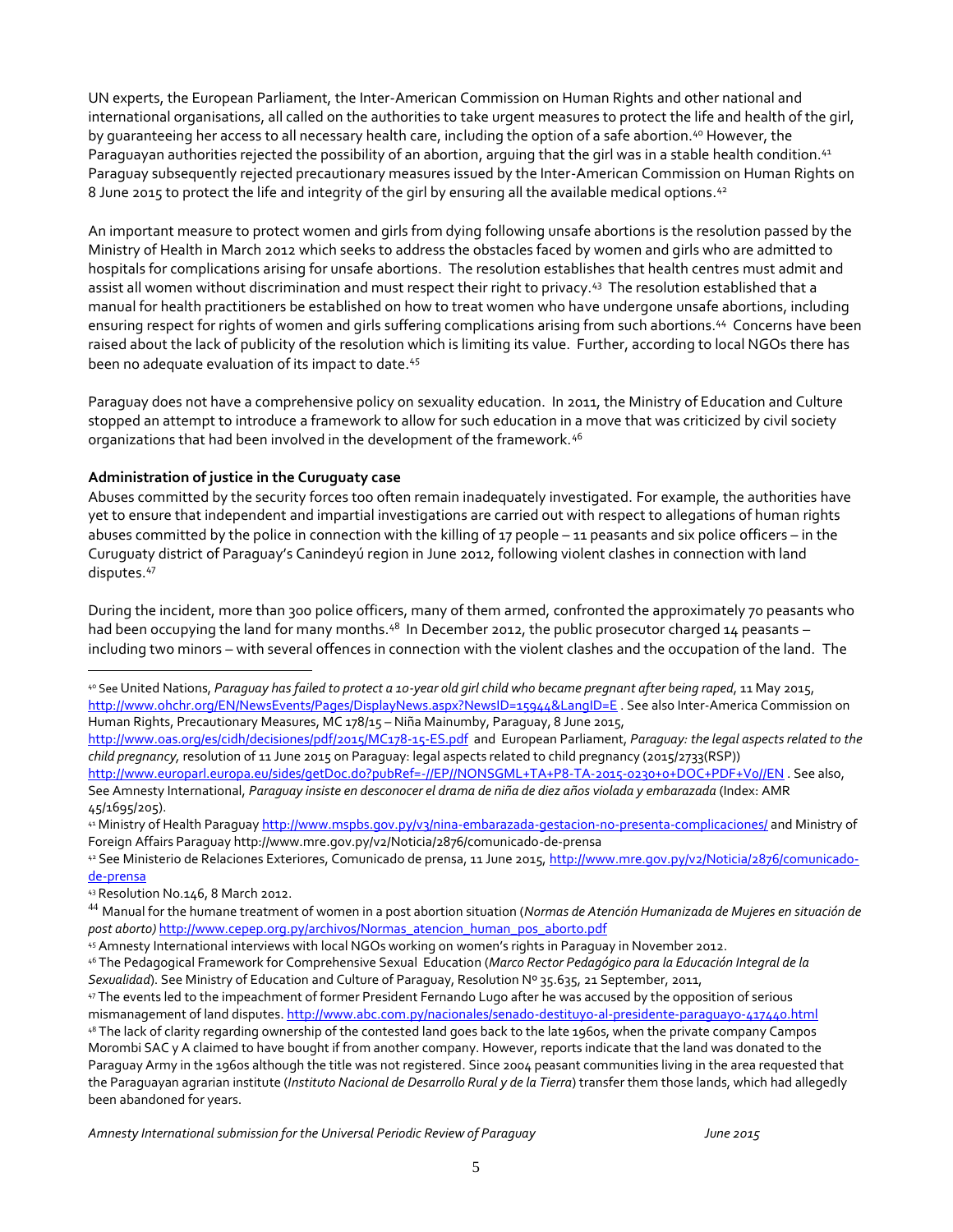prosecutor argued that the police officers who opened fire against the peasants acted in self-defence. However, he did not explain what were the concrete violent actions encountered by the police officers that allegedly left them with no option than to use lethal force against the peasants.<sup>49</sup> To date, no charges have been brought in connection with the killing of the 11 peasants shot dead during the confrontation.

An Amnesty International delegation visited Curuguaty in November 2012. According to eyewitnesses interviewed, some of the victims were shot dead after the confrontation had ended. One person told the organization that a police officer had shot dead one of the peasants who had injured his leg.<sup>50</sup> Other people told Amnesty International that two of the bodies were found dumped on the contested land the day after the clashes.<sup>51</sup>

Thirteen people, including one woman who was an adolescent in 2012, are due to stand trial before the *tribunal de sentencia* on 22 July 2015, charged with the killing of the six police officers.<sup>52</sup> Amnesty International is concerned that other lines of investigation raised by the defendants' lawyers and parallel investigations from local NGOs were dismissed by the prosecutor without sufficient explanation, including regarding the potential responsibility of the police for the deaths of the peasants and the reported mismanagement of the crime scene.<sup>53</sup> This raises concerns of the impartiality and independence of the process.

# RECOMMENDATIONS FOR ACTION BY THE STATE UNDER REVIEW

#### **Amnesty International calls on the government of Paraguay to:**

*Non-discrimination* 

 $\overline{a}$ 

 Take immediate steps to ensure the prompt adoption and implementation of an anti-discrimination law that adheres to international human rights standards, in line with commitments made during the previous review, <sup>54</sup> including provisions guaranteeing non-discrimination and the prevention and punishment of discrimination on all grounds, including sexual orientation and gender identity.

*Women and girls' rights, including sexual and reproductive rights* 

- Ensure that sexual and reproductive rights are respected and protected, including by providing access without discrimination to health services, contraception and emergency contraception, as well as information about those services;
- Repeal all legislation criminalizing women and girls for having an abortion, as well as those performing such services, and take measures to allow legal and safe abortions in cases of rape or incest, in cases where life or health of the women or girls are at risk, and where the foetus is not viable;
- Ensure adequate access to information on sexual and reproductive rights for women and girls, by guaranteeing the implementation of the Pedagogical Framework for Comprehensive Sexual Education;

<https://www.amnesty.org/es/latest/news/2015/06/paraguay-continua-la-impunidad-a-tres-anos-de-las-muertes-en-curuguaty/> See also SudAméricaHoy, *Atrasan un mes el juicio contra campesionos acusados por masacre en Paraguay*, 15 June 2015 <http://sudamericahoy.com/pais-paraguay/atrasan-un-mes-el-juicio-contra-campesinos-acusados-por-masacre-en-paraguay/>

<sup>53</sup> Codehupy, *Informe de Derechos Humanos sobre el Caso de Marina Cue*, December 2012; *Plataforma de Estudio e Investigación de Conflictos Campesino –PEICC- Informe Masacre de Curuguaty,* 2012. See also, Amnesty International, press release, *Paraguay: Continúa la impunidad a tres años de las muertes en Curuguaty*, 15 June 2015.

<sup>54</sup> A/HRC/17/18, recommendations 84.2 (Australia), 84.24 (Plurinational State of Bolivia), 85.3 (Uruguay), 85.26 (France).

<sup>49</sup> Criminal Prosecution by the Public Prosecutor assigned to the Criminal Unit I and specialised in the fight against drug trafficking and environmental crimes, Curuguaty, December 2012. [*Acusación del Agente Fiscal en lo Penal, asignado a la Unidad Penal I y especializada en la Lucha contra el Narcotráfico y Delitos Ambientales de la Fiscalía Zonal de Curuguaty*, Diciembre 2012].

<sup>50</sup> Amnesty International, *Paraguay: Investigation must lead to justice for Curuguaty killings*, 17 December 2012, [http://www.amnesty.org/en/news/paraguay-investigation-curuguaty-s-deaths-flawed-2012-12-14.](http://www.amnesty.org/en/news/paraguay-investigation-curuguaty-s-deaths-flawed-2012-12-14)

<sup>51</sup> Codehupy, Informe de Derechos Humanos sobre el Caso de Marina Cue, December 2012.

<sup>52</sup> Amnesty International, *Continúa la impunidad a tres años de las muertes en Curuguaty,* 15 June 2015;